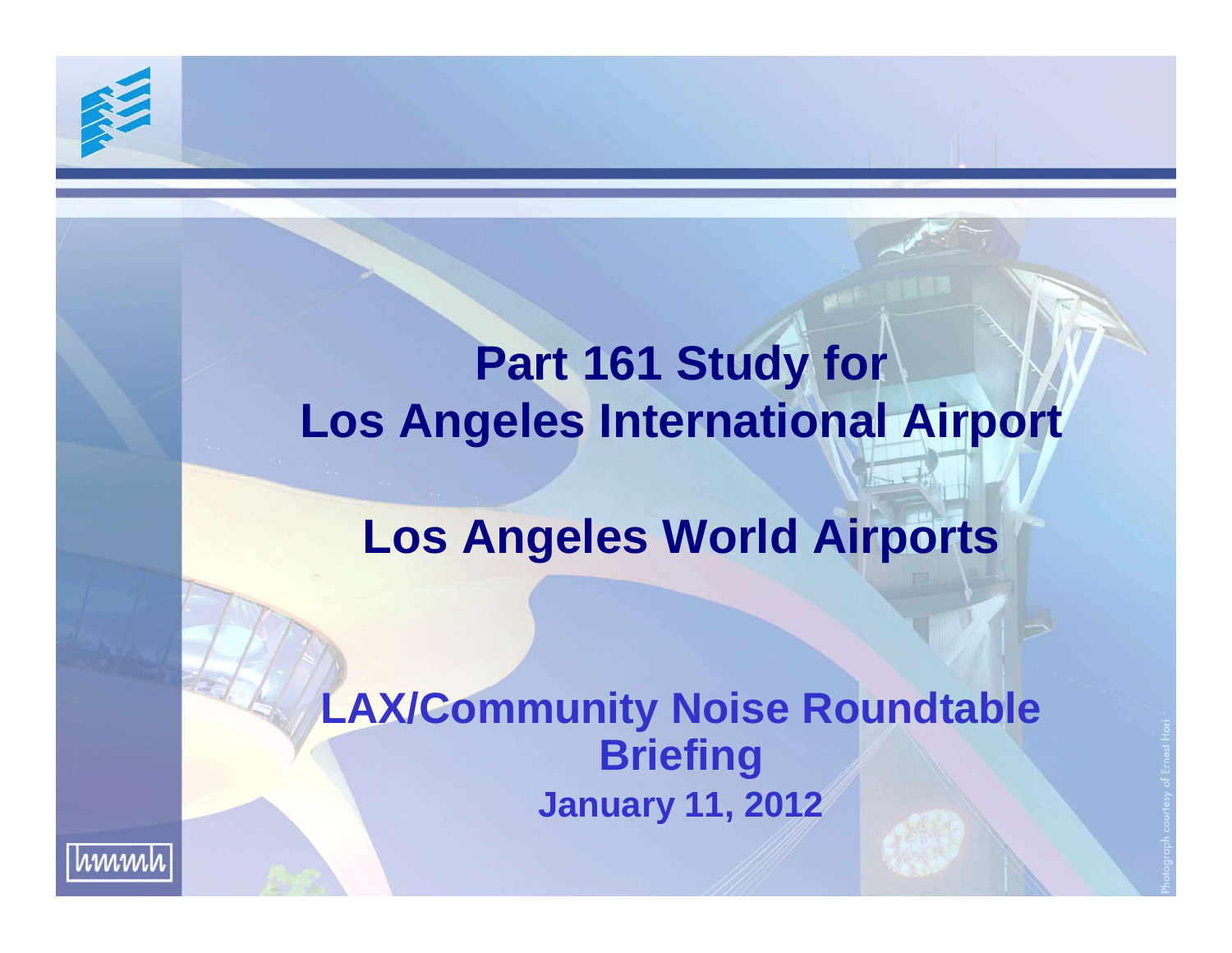

## **What is a Part 161 Study?**

- **Part 161 of the Federal Aviation Regulations specifies procedures that** *must* **be followed by any airport intending to implement a proposed noise rule**
- **Part 161 requirements include:**
	- **Cost and benefit analyses of the proposed rule**
	- **Examination of alternatives**
	- **Public notice and opportunity for comment by affected parties**
	- **Establishment of a public docket**
- **FAA Headquarters** *must* **approve the study before the proposed rule can be put into effect**

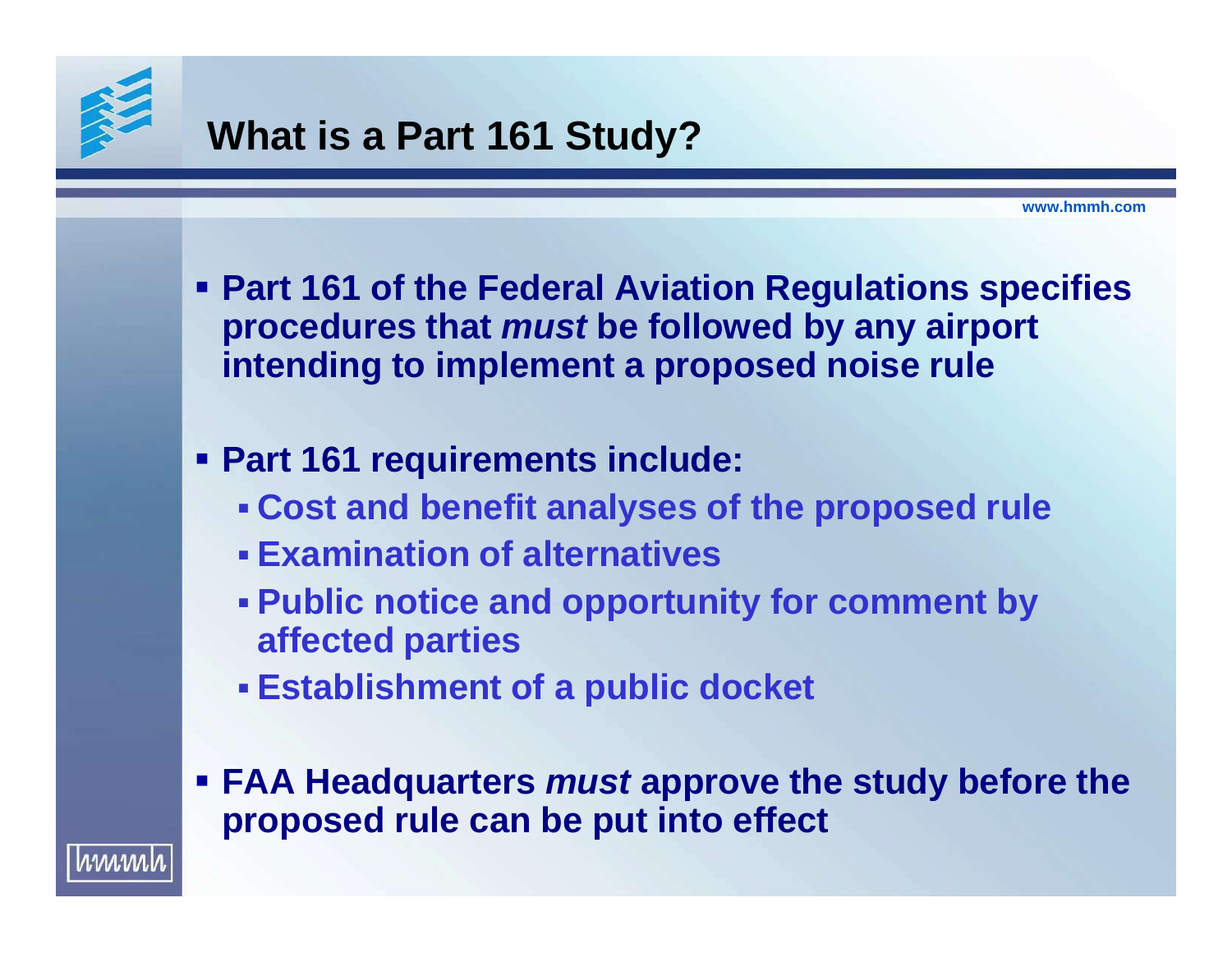

### **What is a Part 161 Study?**

- **FAA requires that the proposed restriction:**
	- **is reasonable, nonarbitrary and nondiscriminatory**
	- **would not create an undue burden on interstate or foreign commerce**
	- **would maintain safe and efficient use of navigable airspace**
	- **would not conflict with any existing federal statute or regulation**
	- **was given adequate opportunity for the public to comment on**
	- **does not create an undue burden on the national aviation system**

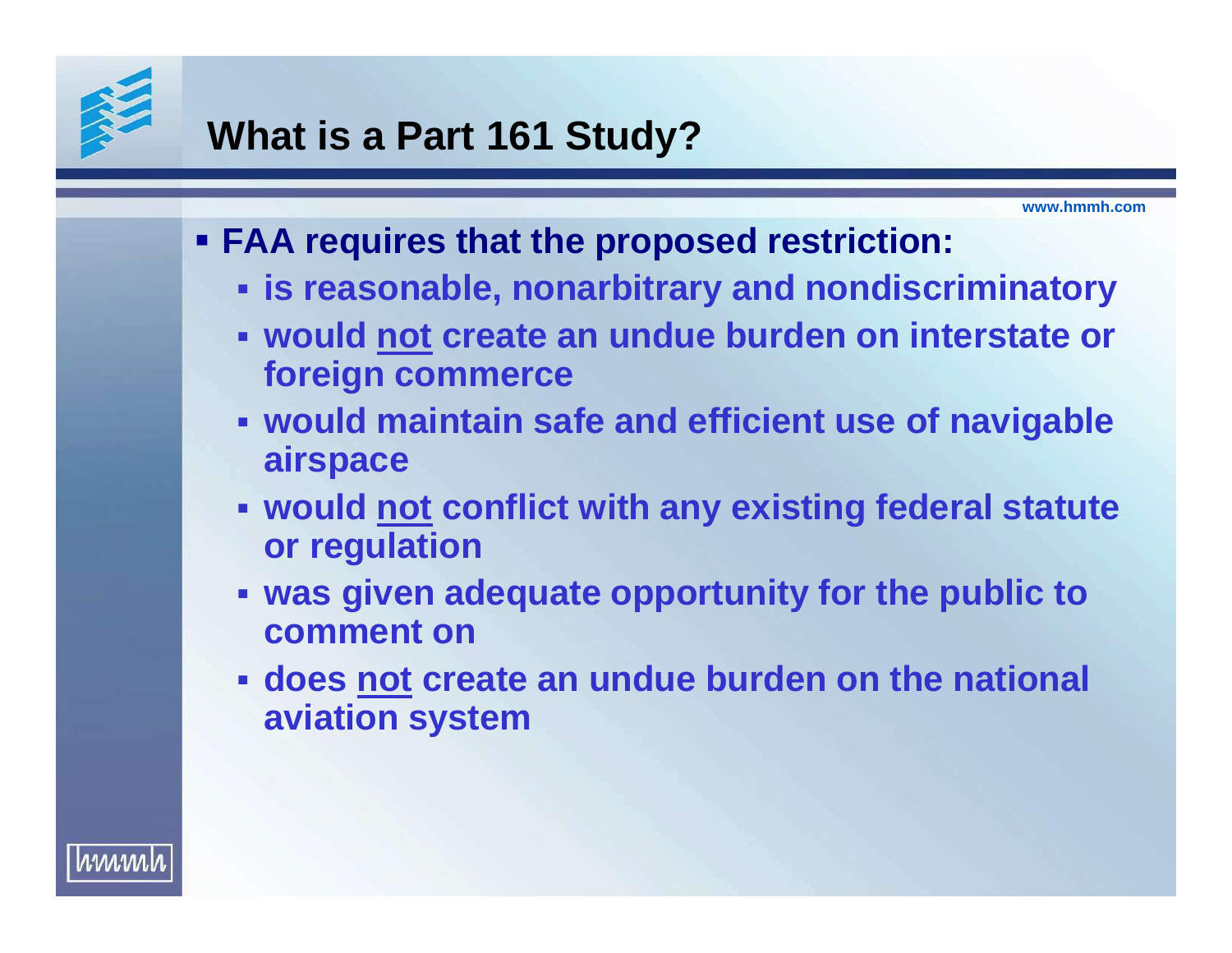

#### **Why Part 161 for LAX?**

**www.hmmh.com**

#### **LAX/Community Noise Roundtable Work Program**

- **Item A2 states that aircraft departing to the east between midnight and 6:30 a.m. create a serious noise disturbance to residents**
- **Roundtable recommended LAWA initiate a Part 161 Study**
- **Master Plan Mitigation Measure (MM-N-5)**
	- **Initiate Part 161 Study seeking federal approval of a locally-imposed restriction**
	- **Submit application to FAA or execute voluntary agreement between LAWA and the airlines**

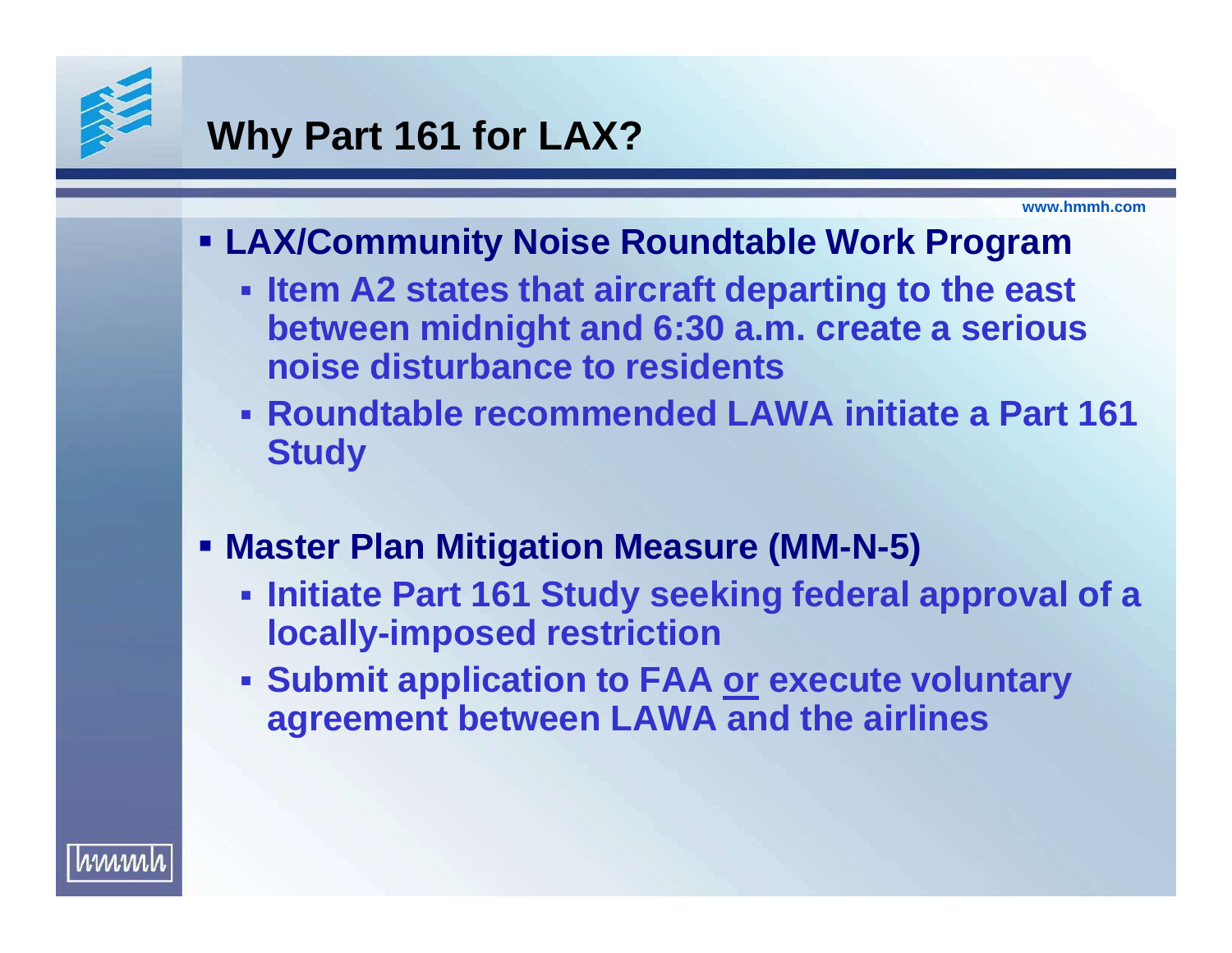

## **Why Part 161 for LAX?**

- **F** Stipulated Settlement Agreement
	- **Expedite and complete Part 161 Study**
	- **Seek FAA approval of various penalties for violations**
- **Community Benefits Agreement (CBA)**
	- **Perform study per Part 161 and submit application to FAA**
	- **Maintain records of nighttime eastbound departures**
	- **Report annually to the LAX Coalition**
	- **Upon FAA approval, implement proposed restriction**

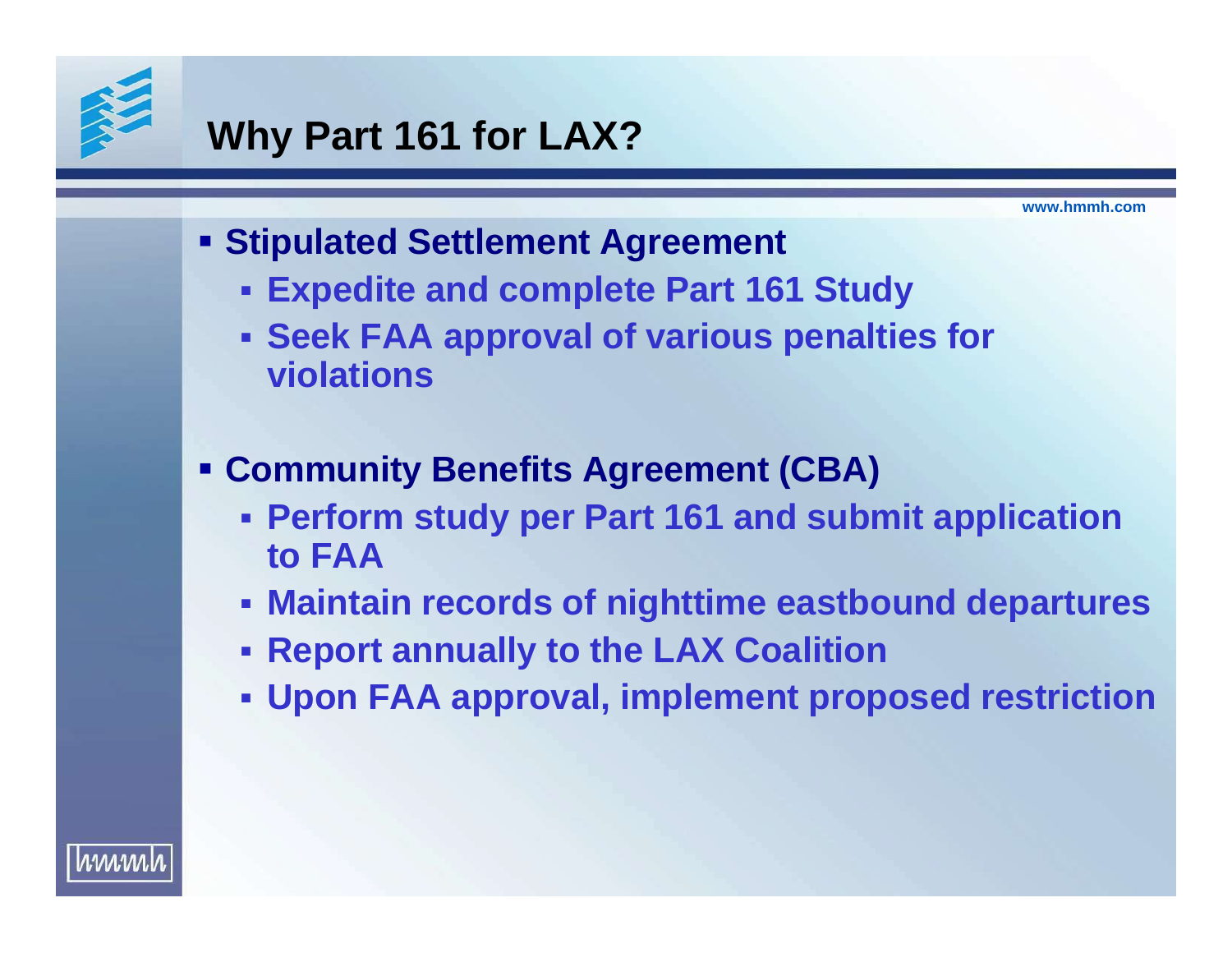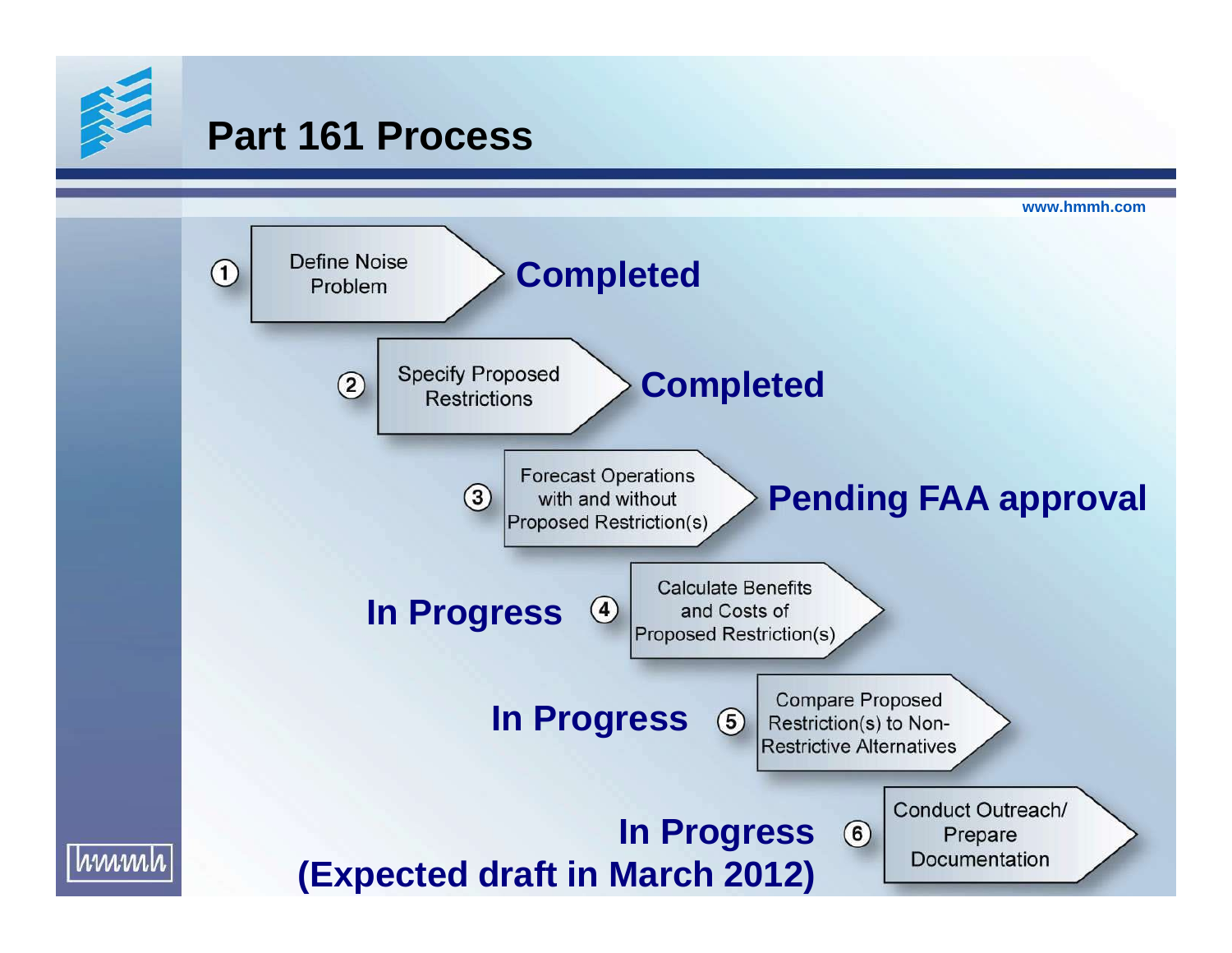

hmmh

# **1 – Define the Noise Problem**

- **Aircraft departures to the east during over-ocean and west flow operations**
- **Average of 65 "non-conforming" flights per year**
	- **Based on 10+ year average**
	- **Recent trend appears to be fewer non-conforming flights during more recent months**
	- **Though these single events are very noticeable, they create very minimal effect on annual CNEL contour**
- **People report being awakened by these nonconforming departures**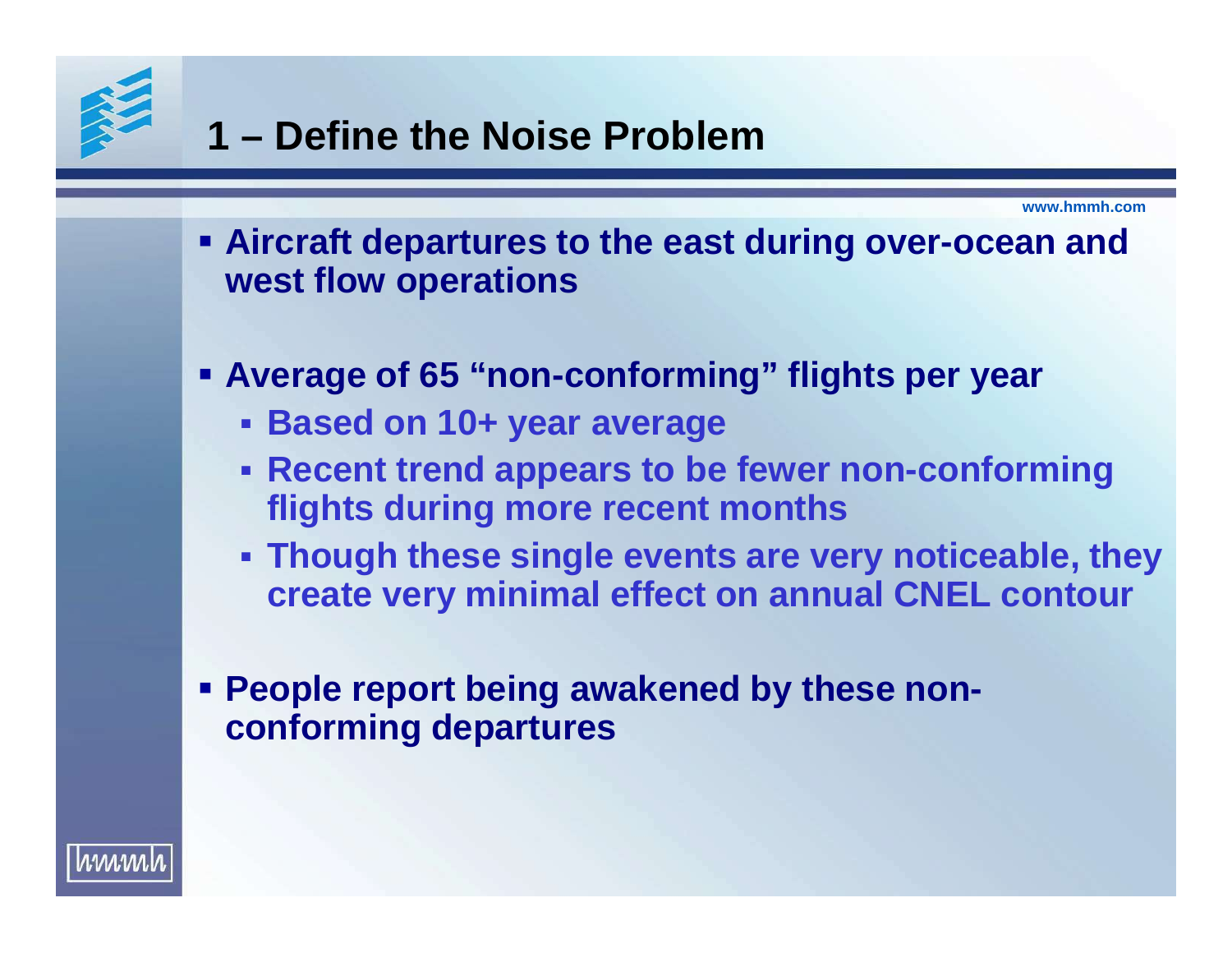## **1 – Define the Noise Problem**

**www.hmmh.com**

#### **Representative non-conforming flight tracks**



<u>|hmmh</u>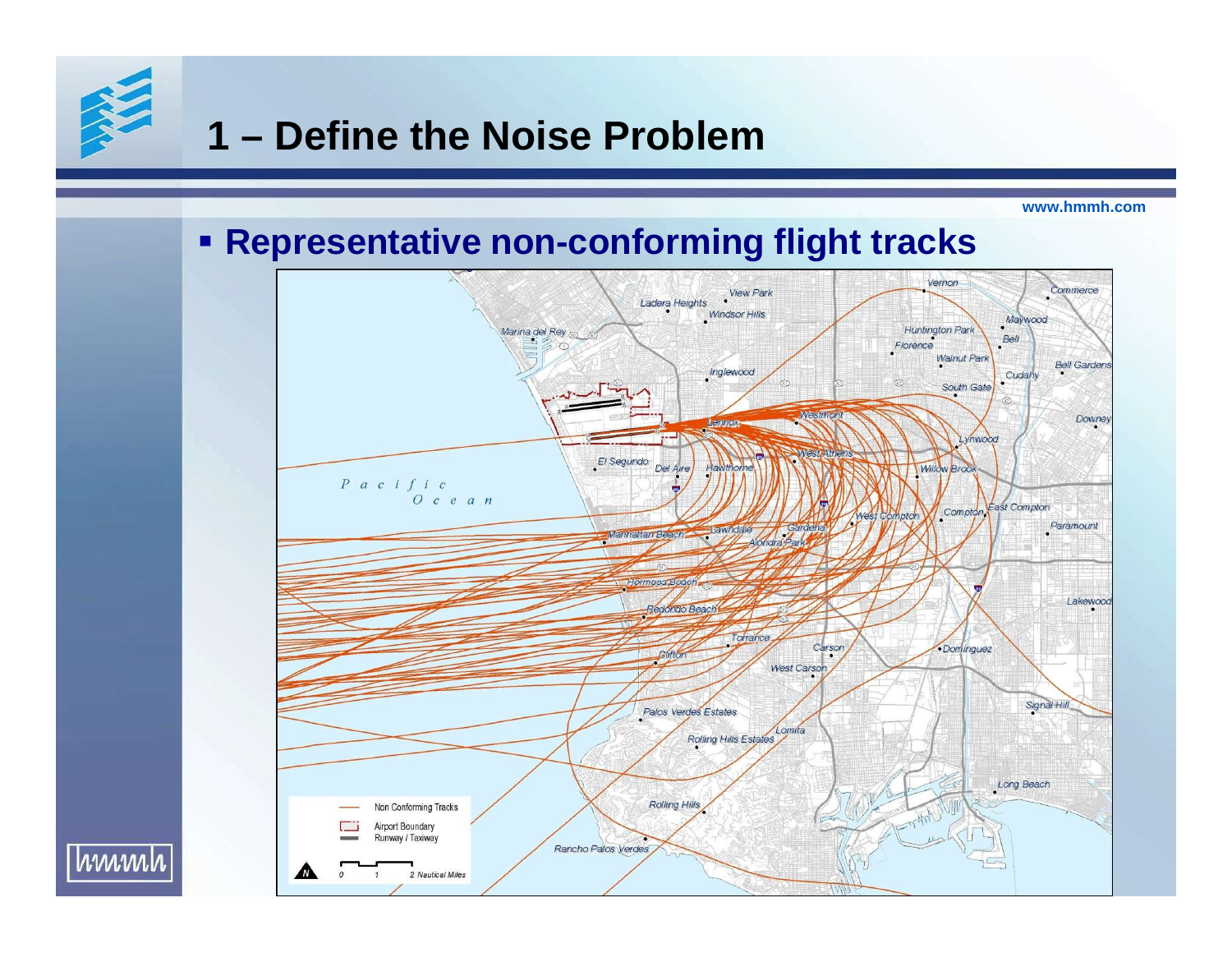# **2 – Specify Proposed Restriction**

**www.hmmh.com**

**LAWA proposes the following restriction:**

*Prohibit the easterly departure of aircraft, with certain exemptions, between the hours of midnight to 6:30 a.m. when the airport is in Over Ocean Operations, or when it remains in Westerly Operations*

- **Upon FAA approval of the proposed restriction, LAWA will proceed with:**
	- **Environmental analyses under CEQA**
	- **BOAC and City Council approval of a City Ordinance**

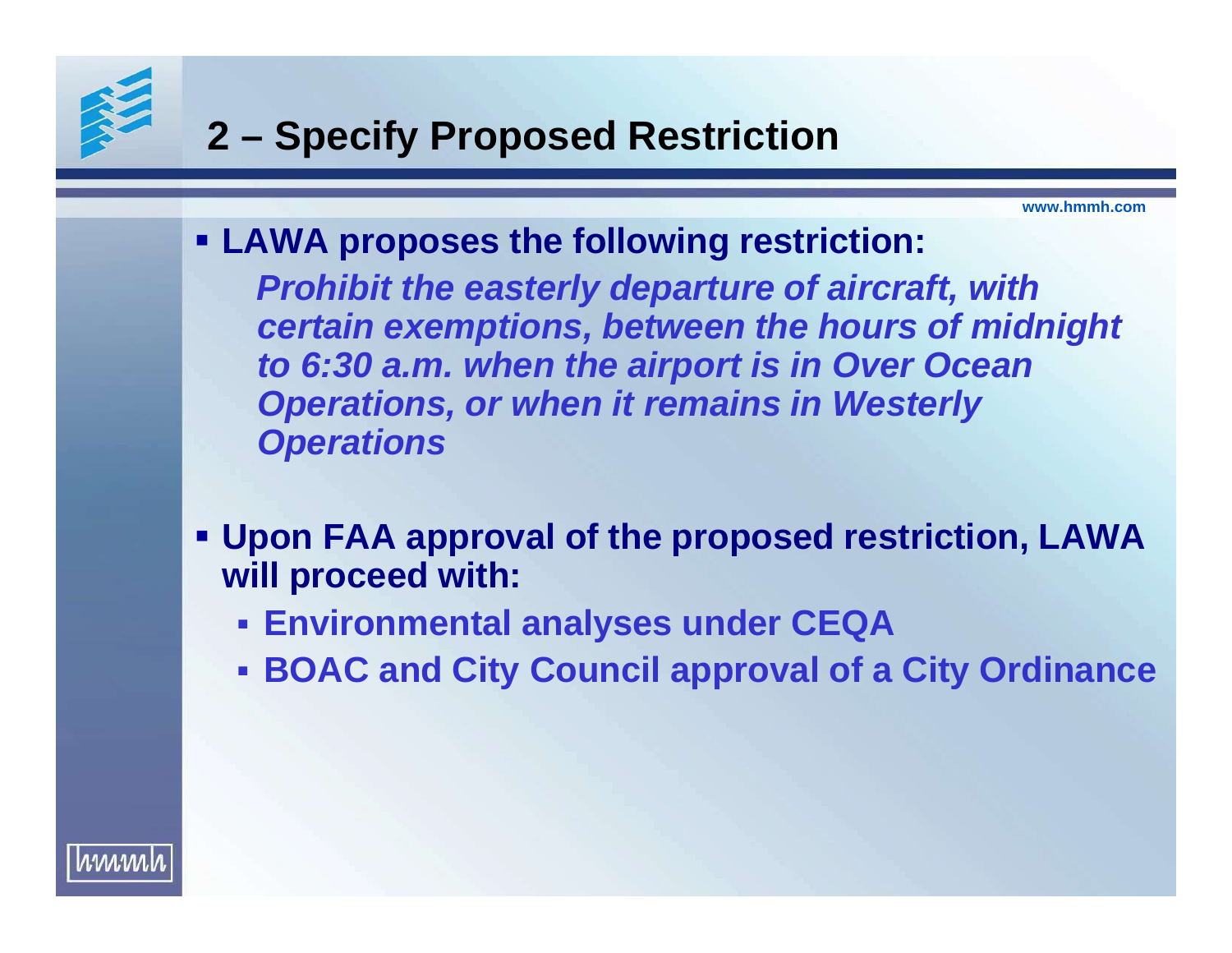

### **3 – Forecast Operations**

**www.hmmh.com**

- **SH&E completed two forecasts :**
	- **2012 expected year of implementation**
	- **2017 five years after implementation**
- **Forecasts are consistent with the FAA's 2010 Terminal Area Forecast (TAF)**
	- **2012 forecast is within 5% of TAF**
	- **2017 forecast is within 15% of TAF**

**Note –FAA expects our forecasts to be within 15% of the latest TAF**

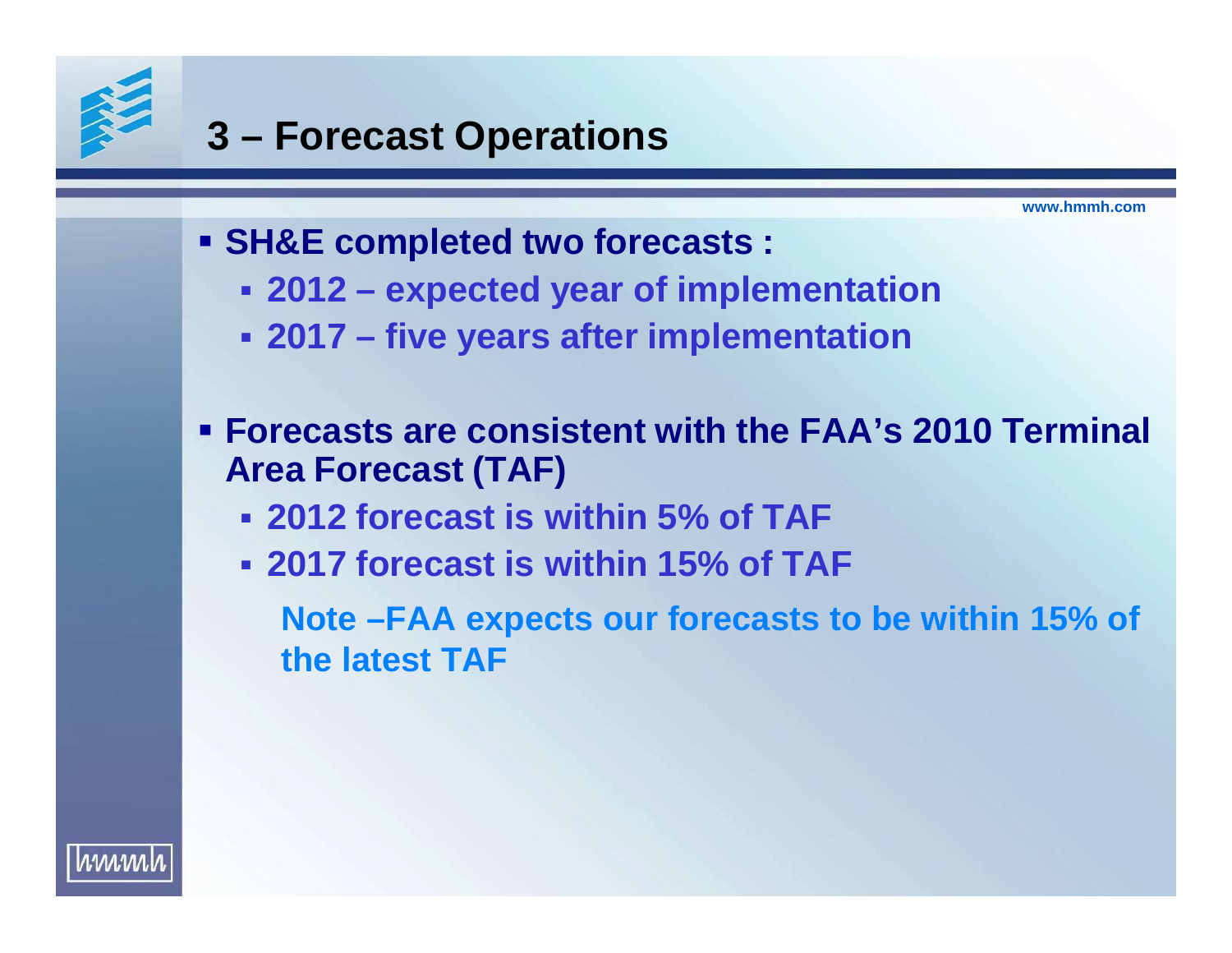# **4 – Calculate Benefits and Costs of Restriction**

**www.hmmh.com**

- **FAA requires that the benefits are higher than the costs**
- **The benefits…**
	- **Fewer people exposed to aircraft noise**
	- **Reduced non-compatible parcels**
		- **Based on 65 dB CNEL**
		- **Fewer homes requiring sound insulation**
	- **Reduced awakenings**
	- **Possible improvement of environmental justice**

#### **The costs…**

- **Cost to the operators would result from reducing takeoff weight so aircraft can safely depart to the west with slight tailwind component**
	- **Remove passengers**
	- **Remove cargo**

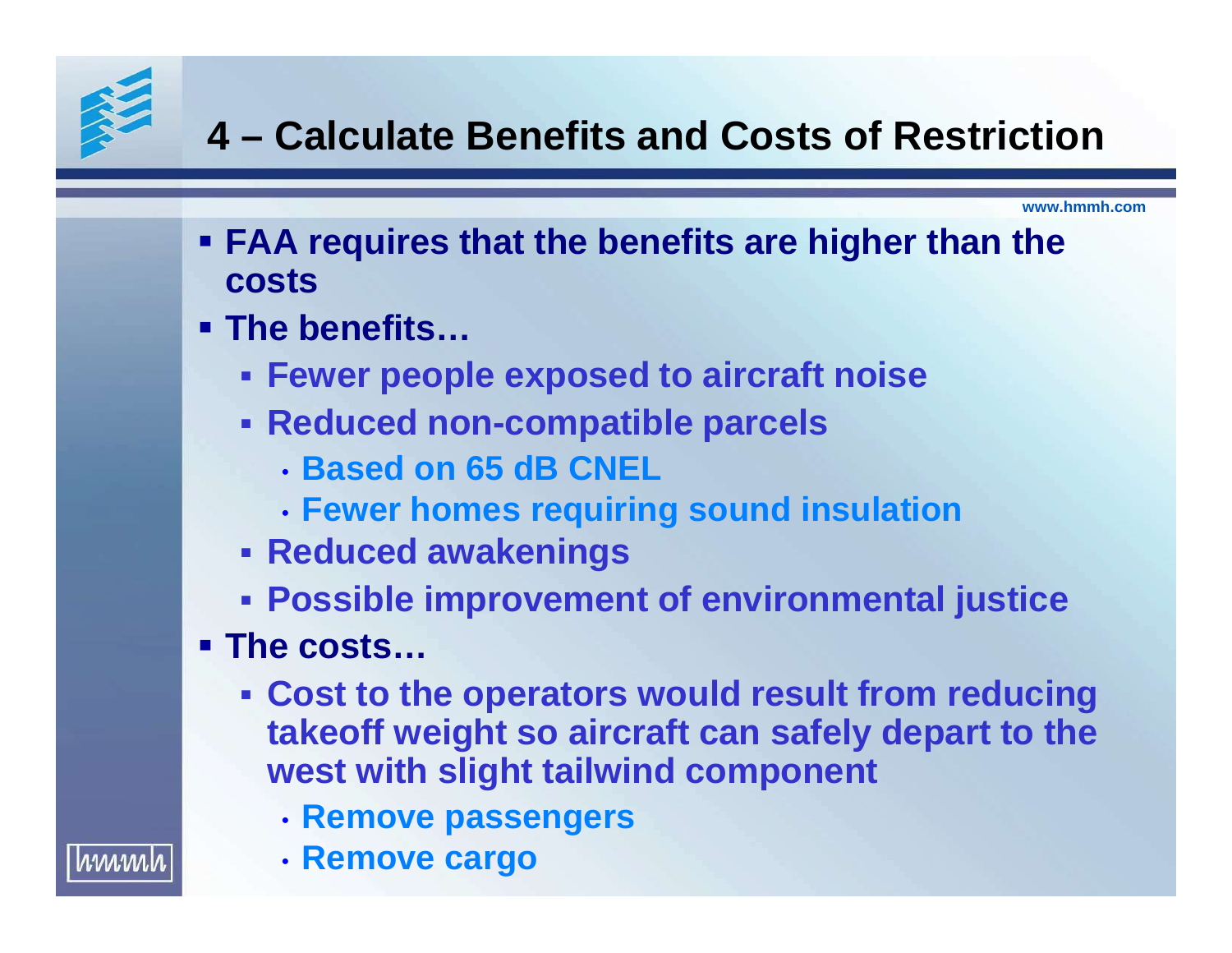## **5 – Compare Non-Restrictive Alternatives**

- **Two non-restrictive measures currently in place**
	- **Voluntary Over Ocean Operations program in place since 1972 (LAWA BOAC Resolution 7467)**
	- **Since 2011, pilots are requested to fill out a form explaining why they chose to request an east departure during over-ocean and west flow operations.**
- **These non-restrictive measures have not resulted in the elimination of non-conforming departures**
- **One possible future non-restrictive measure**
	- **Sound insulate homes currently not in the approved program, but potentially eligible without implementing the restriction**

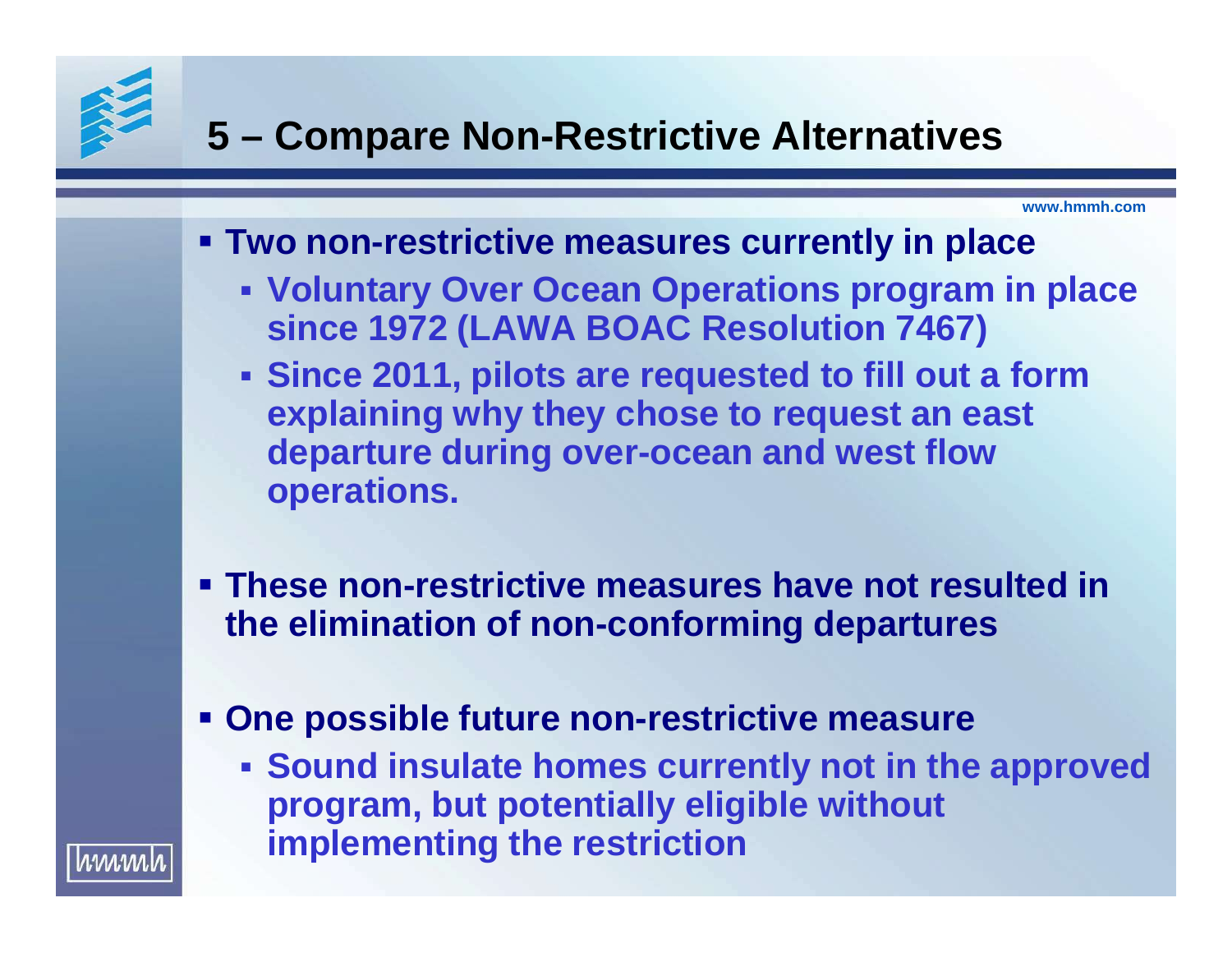## **6 – Conduct Outreach**

**www.hmmh.com**

#### **Public Outreach**

- **LAX/Community Noise Roundtable briefings**
- **Public workshops:**
	- **South Los Angeles, Inglewood, Lennox Nov 2006**
	- **Final workshop Flight Path Center, Mar 2012**
- **Handouts on Noise Effects and FAQs**
- **Part 161 website: www.laxpart161.com**
- **Toll-free hotline: (866) 441-4664**
- **Spanish language translations of web site and handouts; Spanish translators at study introduction public workshops**

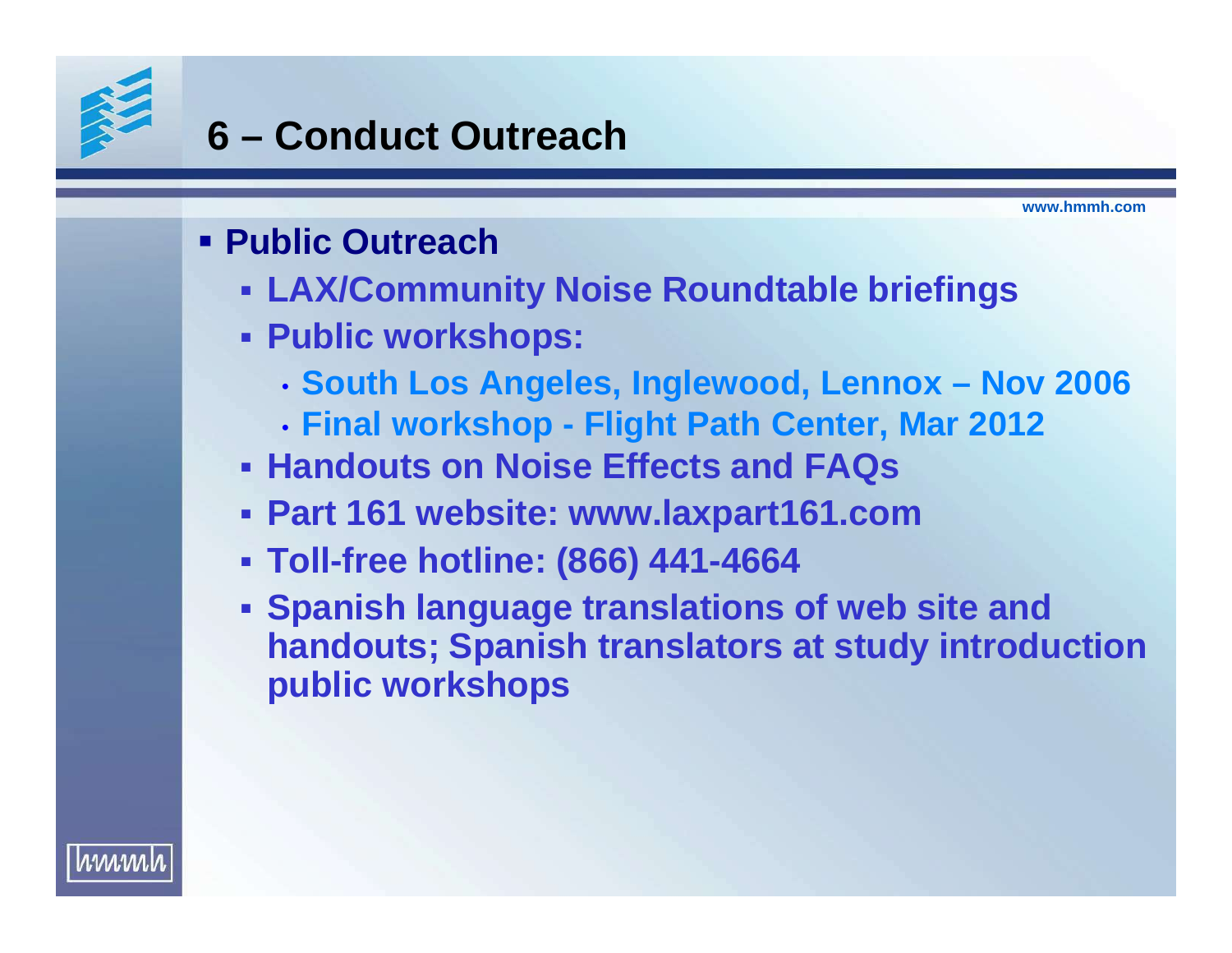## **6 – Prepare Documentation**

**www.hmmh.com**

#### **Draft document to be provided to:**

- **LAWA in February 2012**
- **Public in March 2012**

#### **Public comment opportunities**

- **45-day public review period begins March 5, 2012**
- **Comment docket for public inspection established at the start of the comment period and continued as long as LAWA pursues or enforces the restriction**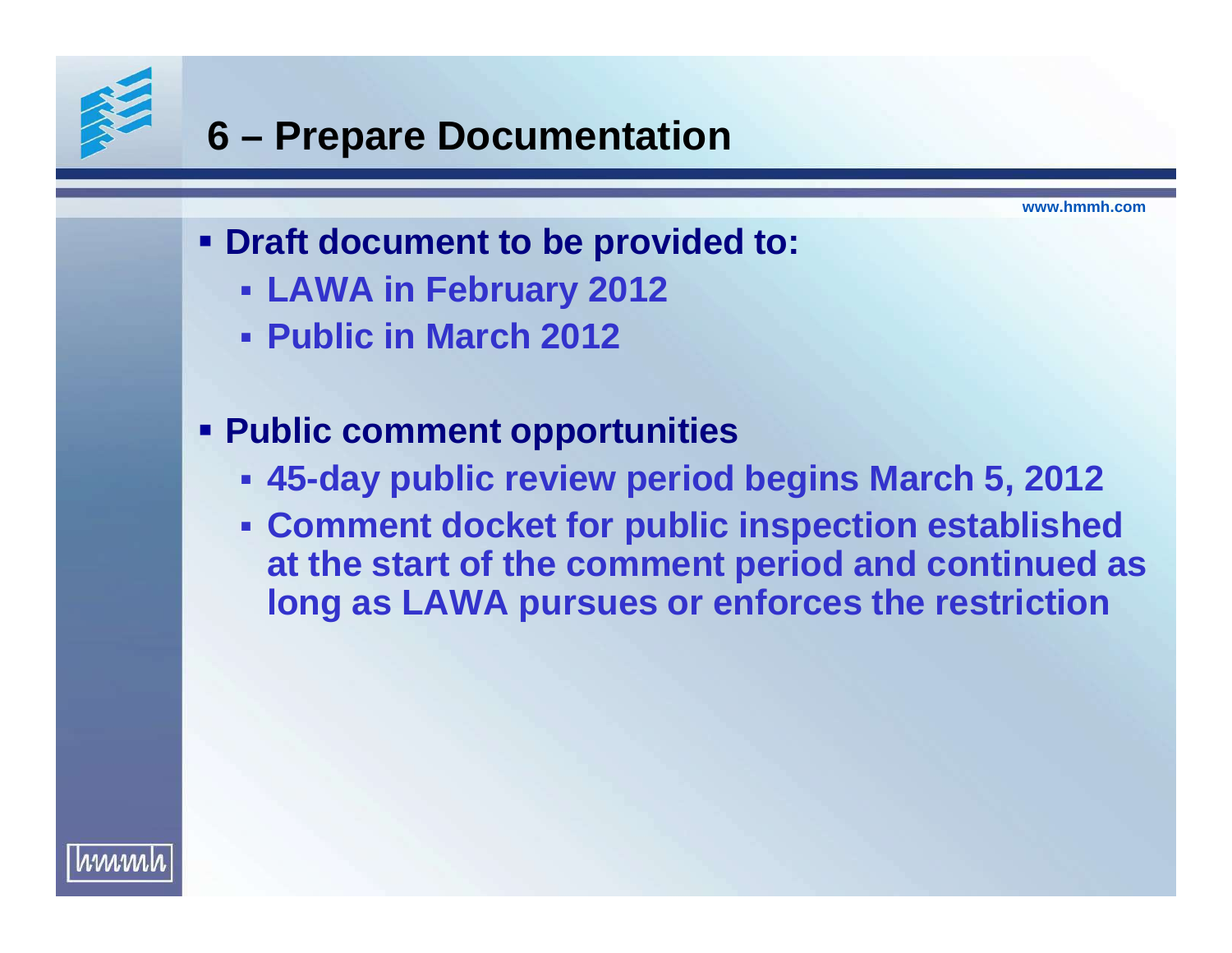

hmmh

#### **Next Steps**

- **Complete benefit/cost analysis**
- **Receive FAA approval of forecasts**
- **Complete supplemental sleep disturbance analysis**
- **Complete supplemental environmental justice analysis**
- **Deliver draft document to LAWA**
- **Prepare and present draft document for public review, including presentation at Roundtable Meeting**
- **Prepare and submit final document to FAA**